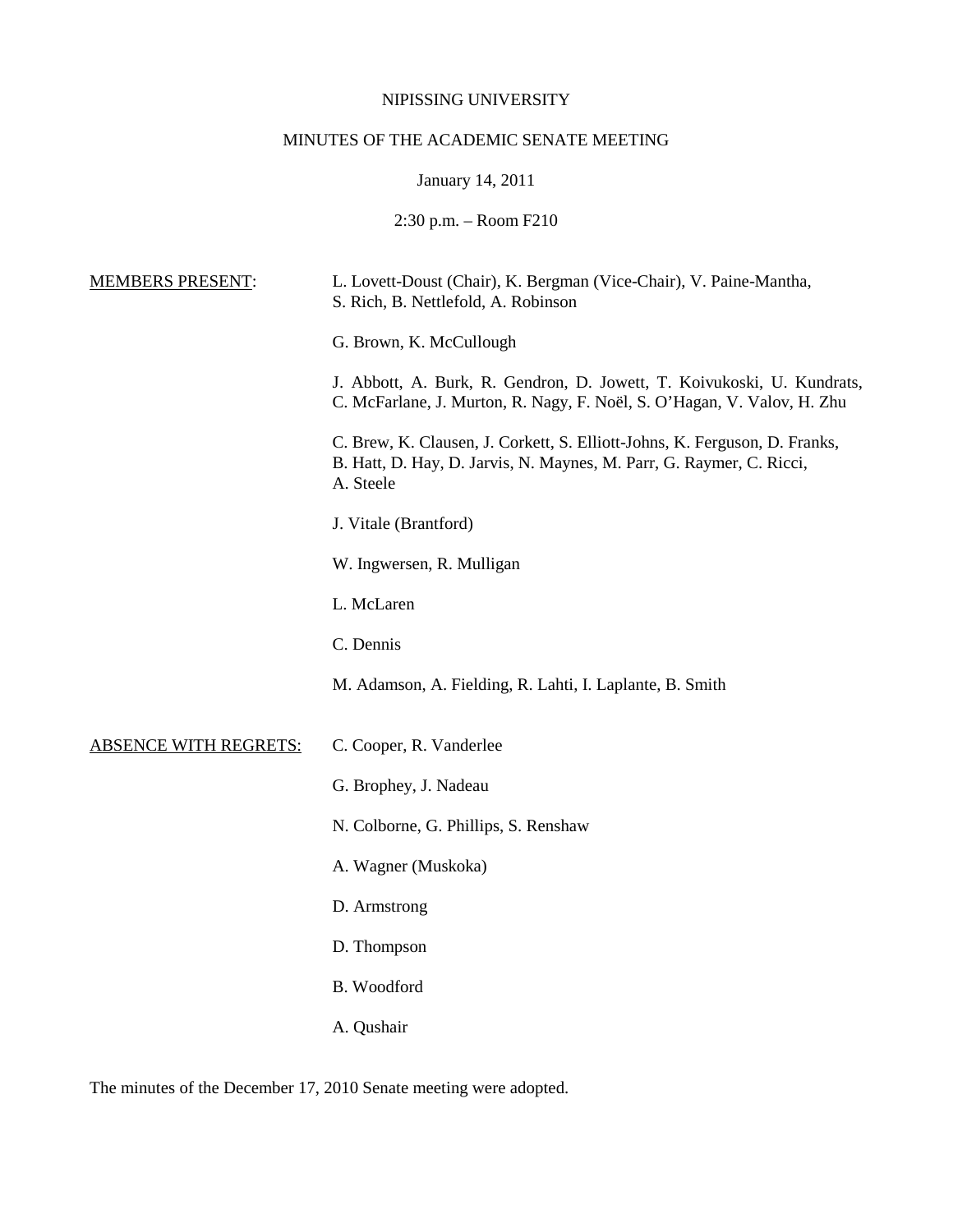## REPORTS OF STANDING COMMITTEES

#### **Senate Executive Committee**

MOTION 1: Moved by L. Lovett-Doust, seconded by K. Bergman that Senate receive the Report of the Senate Executive Committee dated January 6, 2011. CARRIED

### **Academic Planning Committee**

- MOTION 2: Moved by K. Bergman, seconded by C. McFarlane that Senate receive the Report of the Academic Planning Committee dated December 10, 2010. CARRIED
- MOTION 3: Moved by K. Bergman, seconded by G. Brown that Senate give Stage 1 approval to the Four-Year Honours Combined degree in Anthropology, as outlined in the attached document. CARRIED
- MOTION 4: Moved by K. Bergman, seconded by C. McFarlane that Senate approve the Common Degree Structure, as outlined in the attached document. CARRIED

Senator Murton requested that his question concerning the common degree structure be minuted before voting on the above motion. He asked that a clearer explanation of the common degree structure be provided than the one presented in the agenda and if existing programs would have to undergo a review. An explanation was given that the new structure could be viewed in terms of Lego blocks whereby students would have the opportunity to declare a specialization in a specific area and build in a number of major and/or minors that were areas of interest. This would allow students to have more flexibility in their programs. It was also noted that electives would not have the higher grade restrictions. Minor modifications to existing programs could come to Senate for information.

With the number of problems already associated with scheduling, a question was raised if this would exacerbate the problem. The VPAR indicated that with the flexibility aspect, scheduling problems would be minimized. Departments will be asked to indicate what the 12 required courses are for a major and the 18 required courses for a specialization. This common degree structure should be in place for September 2011. It was also noted that outcomes may not have to be done for some disciplines.

- MOTION 5: Moved by F. Noel, seconded by K. Bergman that Motion 4 approves the new 70% GPA for the Honours Specialization effective for the 2011-12 year and a streamlining of the process whereby departments fit their requirements to this model that does not require them to return to Senate for approval but to bring it to the respective Deans for calendar changes. CARRIED
- MOTION 6: Moved by K. Bergman, seconded by K. McCullough that Senate give Stage 3 implementation approval to the BScN –SPP second degree entry program, as outlined in the attached document. CARRIED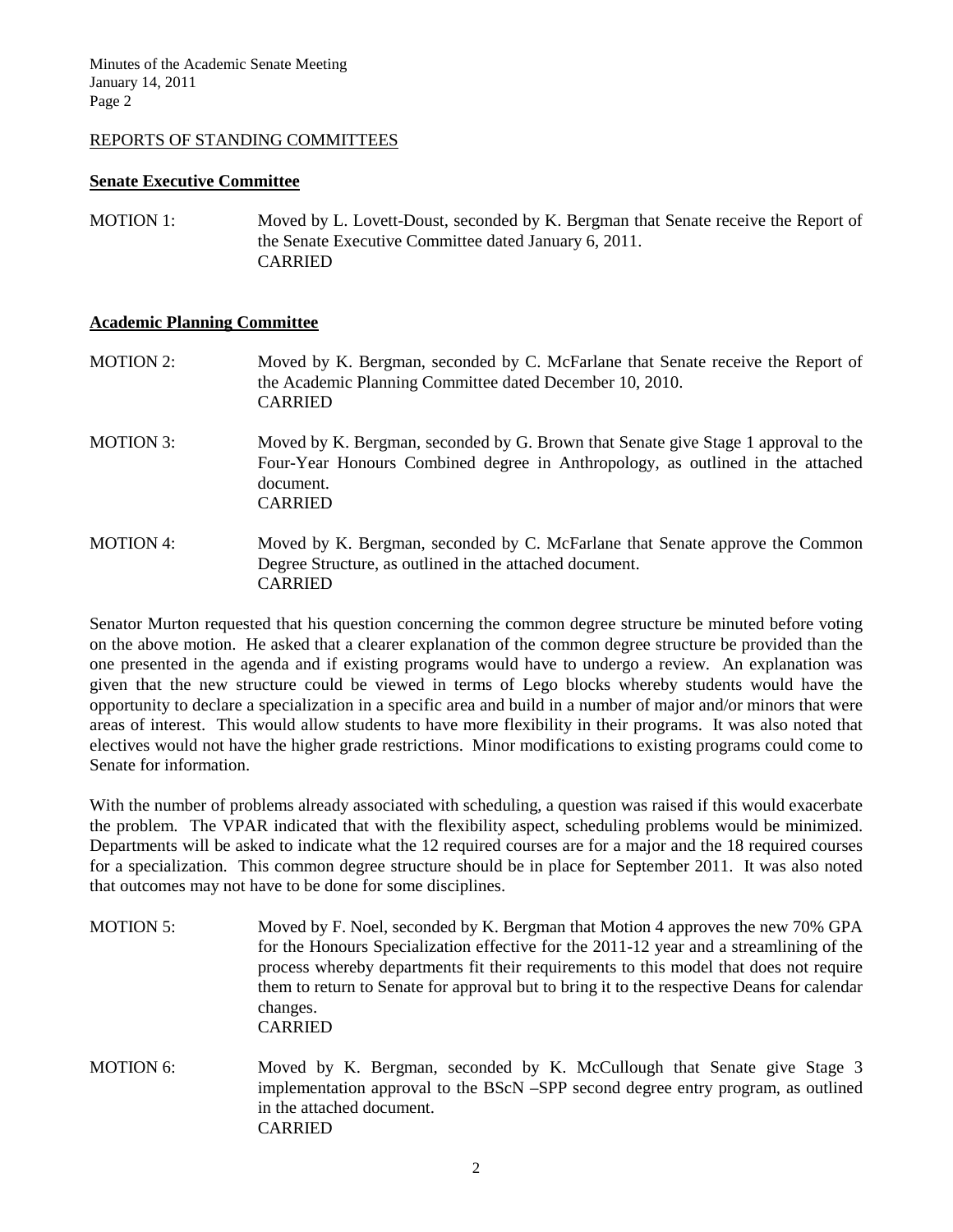## **Undergraduate Studies Committee**

# **November 30, 2010 Report**

| <b>MOTION 7:</b>  | Moved by S. Rich, seconded by C. McFarlane that Senate receive the Report of the<br>Undergraduate Studies dated November 30, 2010.<br><b>CARRIED</b>                                                                                                                                                                                                                                                                                                                                                                                                                                                                                                                                                                                                                                                                                                                                                                                                                                                                                                                                                                                                                                             |
|-------------------|--------------------------------------------------------------------------------------------------------------------------------------------------------------------------------------------------------------------------------------------------------------------------------------------------------------------------------------------------------------------------------------------------------------------------------------------------------------------------------------------------------------------------------------------------------------------------------------------------------------------------------------------------------------------------------------------------------------------------------------------------------------------------------------------------------------------------------------------------------------------------------------------------------------------------------------------------------------------------------------------------------------------------------------------------------------------------------------------------------------------------------------------------------------------------------------------------|
| <b>MOTION 8:</b>  | Moved by S. Rich, seconded by J. Abbott that Senate give Stage 2 curriculum approval<br>to the Bachelor of Science in Environmental Geography, as outlined in the attached<br>document.<br><b>CARRIED</b>                                                                                                                                                                                                                                                                                                                                                                                                                                                                                                                                                                                                                                                                                                                                                                                                                                                                                                                                                                                        |
| <b>MOTION 9:</b>  | Moved by S. Rich, seconded by C. McFarlane that Senate give Stage 2 curriculum<br>approval, as outlined to:<br>the Bachelor of Science in Science and Technology - General<br>the Bachelor of Science in Science and Technology - Artificial Intelligence<br>the Bachelor of Science in Science and Technology - Robotics<br>the Bachelor of Science in Science and Technology - Service Systems<br>Technology<br>the Bachelor of Science in Science and Technology - Industrial Mathematics<br>the Bachelor of Science in Science and Technology - Environment                                                                                                                                                                                                                                                                                                                                                                                                                                                                                                                                                                                                                                  |
| <b>MOTION 10:</b> | Moved by S. Rich, seconded by S. Elliott-Johns that Senate approve the addition of<br>STEC3996 - Practicum I and STEC4997 - Practicum II, as outlined.<br><b>CARRIED</b>                                                                                                                                                                                                                                                                                                                                                                                                                                                                                                                                                                                                                                                                                                                                                                                                                                                                                                                                                                                                                         |
| <b>MOTION 11:</b> | That Senate approve, as an omnibus motion, the following changes in Sociology, as<br>outlined:<br>addition of SOCI2126 - Social Research Methods<br>deletion of SOCI3126 - Social Research Methods<br>addition of SOCI2127 - Social Statistics and Data Analysis<br>deletion of SOCI3127 – Social Statistics and Data Analysis<br>addition of SOCI3026 - Sociology of Work<br>deletion of SOCI2026 - Sociology of Work<br>addition of SOCI3506 - Social Problems<br>deletion of SOCI2506 - Social Problems<br>course title and description change of SOCI3256 – Special Topics in<br>Globalization and Development to SOCI3256 - Globalization and<br>Development<br>the deletion of SOCI2256 - Globalization and Development<br>course title and description change of SOCI3066 – Special Topics in Social<br>Stratification to SOCI3066 - Social Inequality<br>deletion of SOCI2066 - Social Stratification<br>course title and description change to SOCI2037 – Sociology of the Family to<br>SOCI2037 - Sociology of Family and Household Relationships<br>the course title change of SOCI3166 - Social Epidemiology to SOCI3166 -<br>The Social Determinants of Health: Social Epidemiology |
|                   |                                                                                                                                                                                                                                                                                                                                                                                                                                                                                                                                                                                                                                                                                                                                                                                                                                                                                                                                                                                                                                                                                                                                                                                                  |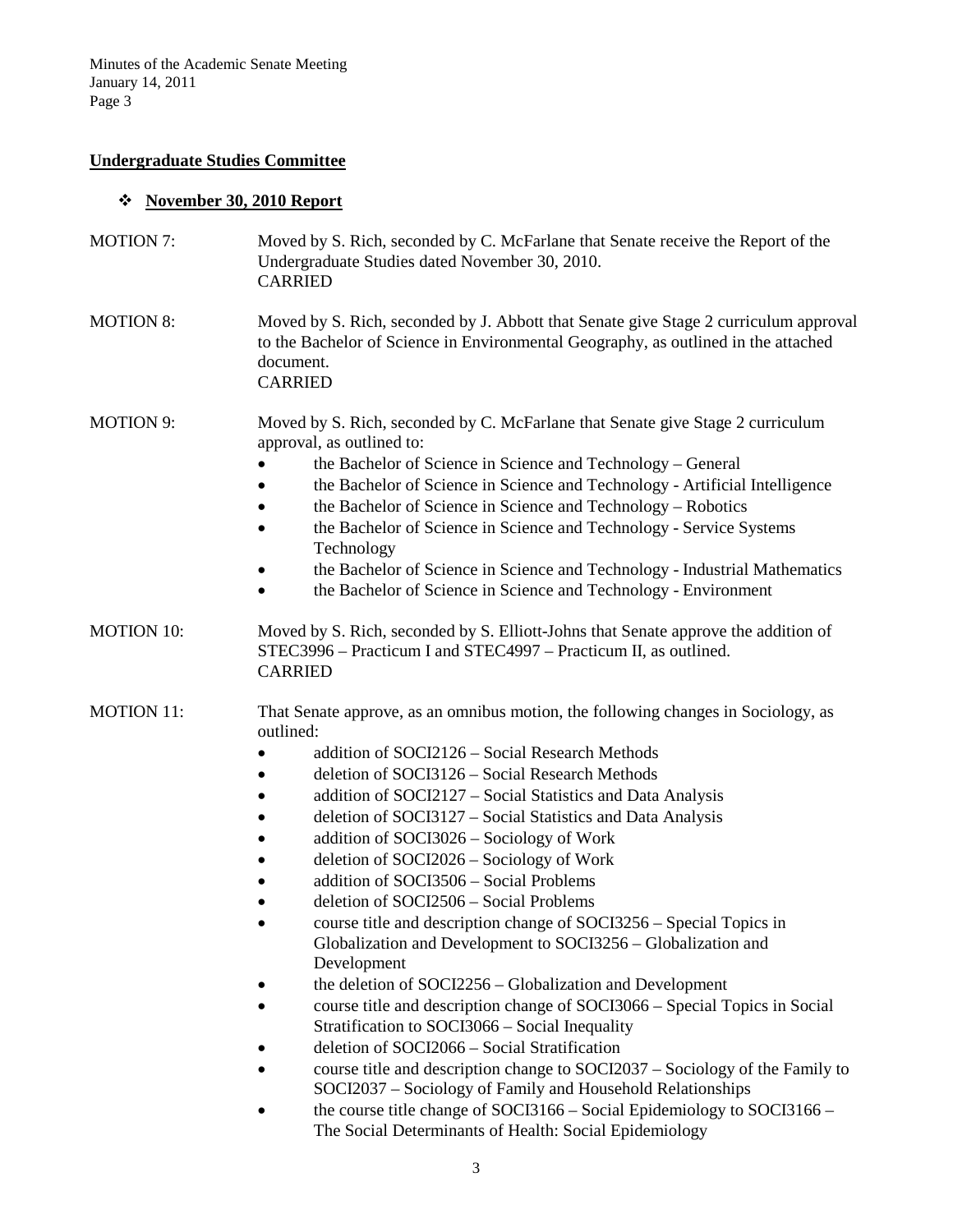- that the course title course description of SOCI4096 Honours Thesis Proposal be changed to SOCI 4096 Honours Thesis I
- that the course title and description of SOCI4097 Honours Thesis be changed to SOCI4097 Honours Thesis II
- deletion of SOCI2047 Minority Groups Throughout the World
- deletion of SOCI3196 Special Topics in the Sociology of Medicine
- deletion of SOCI3037 Special Topics in the Sociology of the Family
- banking of SOCI2067 Urban Sociology
- banking of SOCI2296 The Canadian Social Legacy
- banking of SOCI3017 Special Topics in the Sociology of Work
- banking of SOCI3027 Interpersonal Communications
- banking of SOCI3046 Special Topics in Urban Sociology
- banking of SOCI3066 Special Topics in Social Stratification
- banking of SOCI3096 Special Topics in Canadian Society
- banking of SOCI3256 Special Topics in Globalization and Development
- banking of SOCI3307 Social Problems: Legal Issues
- banking of SOCI4017 Special Topics in Sociological Theory
- banking of SOCI4026 Structuralism and Post-Structuralism

## **December 8, 2010 Report**

| <b>MOTION 12:</b> | Moved by S. Rich, seconded by C. McFarlane that Senate receive the Report of the<br>Undergraduate Studies Committee dated December 8, 2010.<br><b>CARRIED</b>                                                                                                                                                                          |
|-------------------|----------------------------------------------------------------------------------------------------------------------------------------------------------------------------------------------------------------------------------------------------------------------------------------------------------------------------------------|
| <b>MOTION 13:</b> | Moved by S. Rich, seconded by J. Murton that Senate approve the creation of eight<br>new "placeholder" 3-credit courses in History, namely: HIST1006, HIST1007,<br>HIST1016, HIST1017, HIST1026, HIST1027, HIST1036 and HIST1037. All courses<br>to have the placeholder title "Introduction to Historical Studies".<br><b>CARRIED</b> |
| <b>MOTION 14:</b> | Moved by S. Rich, seconded by J. Murton that Senate approve the title change for<br>HIST1405 from "History of Canada" to "Power and Resistance in Canada Past" and<br>that the course description be changed as outlined in the attached document.<br><b>CARRIED</b>                                                                   |

- MOTION 15: Moved by S. Rich, seconded by J. Murton that Senate approve the changes to the prerequisites for all fourth year History courses (except HIST4105 – Directed Studies and HIST4055 – Research Project) from "Fourth year of a BA4 in History and the completion of 36 credits in History" to "Fourth year of a BA4 in History and the completion of 30 credits in History". CARRIED
- MOTION 16: Moved by S. Rich, seconded by R. Gendron that Senate approve the addition of HIST3206 – Furs, Fords and Free Trade: Business in Canadian History, as outlined. CARRIED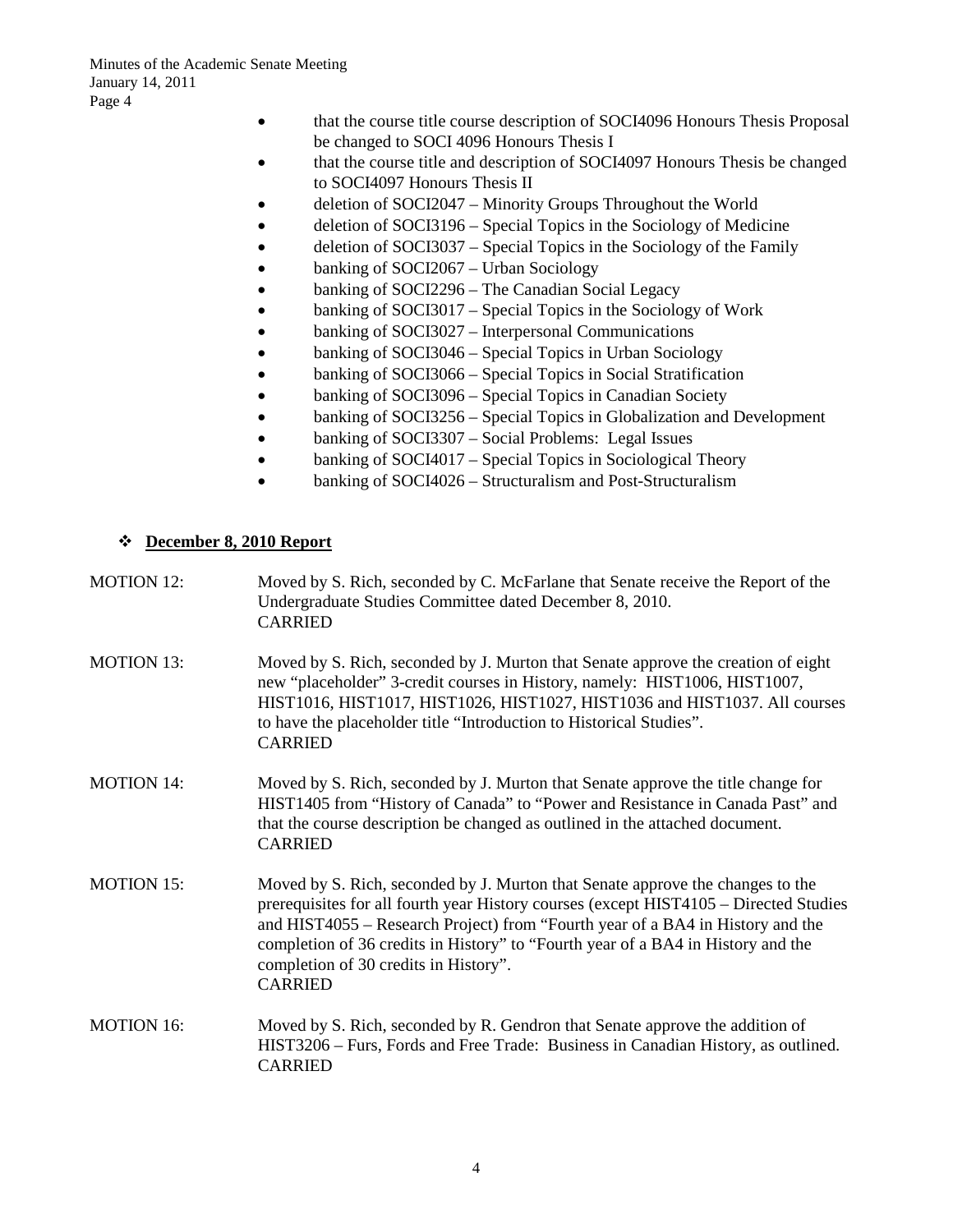| <b>MOTION 17:</b> | Moved by S. Rich, seconded by R. Gendron that Senate approve the addition of<br>HIST3286 - Taking Liberties" Human Rights in Canadian History, as outlined.<br><b>CARRIED</b>                                                                                                                                                |
|-------------------|------------------------------------------------------------------------------------------------------------------------------------------------------------------------------------------------------------------------------------------------------------------------------------------------------------------------------|
| <b>MOTION 18:</b> | Moved by S. Rich, seconded by R. Gendron that Senate approve the title change of<br>HIST2555 from "Canadian Political History" to "Peace, Order and Good Government?:<br>The State and Society in Canada since 1700", and that the course description be<br>changed, as outlined in the attached document.<br><b>CARRIED</b> |

Non-Substantive Change:

Banking: HIST1205 (Europe Since 1500), HIST1505 (The World Since 1500) and the banking of HIST1017- 1027.

| <b>MOTION 19:</b> | Moved by S. Rich, seconded by C. McFarlane that Senate approve the addition of<br>ENGL4795 – Creative Writing Honours Essay, as outlined.<br><b>CARRIED</b>                                                                                                                                                                                                                                                                                               |
|-------------------|-----------------------------------------------------------------------------------------------------------------------------------------------------------------------------------------------------------------------------------------------------------------------------------------------------------------------------------------------------------------------------------------------------------------------------------------------------------|
| <b>MOTION 20:</b> | Moved by S. Rich, seconded by C. McFarlane that Senate approve a change in the co-<br>requisite of ENGL4695 – Honours Essay to include 3 credits of honours seminar, as<br>outlined.<br><b>CARRIED</b>                                                                                                                                                                                                                                                    |
| <b>MOTION 21:</b> | Moved by S. Rich, seconded by C. McFarlane approve the addition of NATI3606 –<br>Special Topics in Native Studies I and NATI3607 – Special Topics in Native Studies II,<br>as outlined.<br><b>CARRIED</b>                                                                                                                                                                                                                                                 |
| <b>MOTION 22:</b> | Moved by S. Rich, seconded by S. Elliott-Johns that Senate approve a prerequisite<br>change to FAVA4125 – Directed Research and Professional Practice from six credits in<br>3000 level Art History, and 6 credits in 3000 level Studio to fourth year of the BFA<br>program with 6 credits in Art History and 12 credits in Studio Art at the 3000 level<br>completed. Permission of the Department is required prior to registration.<br><b>CARRIED</b> |
| <b>MOTION 23:</b> | Moved by S. Rich, seconded by S. O'Hagan that Senate approve the addition of<br>GEOG3057 – Environmental Geomorphology, as outlined.<br><b>CARRIED</b>                                                                                                                                                                                                                                                                                                    |
| <b>MOTION 24:</b> | Moved by S. Rich, seconded by S. O'Hagan that Senate approve the renaming of<br>GEOG4106 - Applied Geomorphology to Terrain Analysis, with the addition of<br>GEOG3056 - Spatial Analysis Using GIS as the new prerequisite, as outlined.<br><b>CARRIED</b>                                                                                                                                                                                               |
| <b>MOTION 25:</b> | Moved by S. Rich, seconded by S. O'Hagan that Senate approve the amendment to the<br>Certificate in Environmental Management, as outlined.<br><b>CARRIED</b>                                                                                                                                                                                                                                                                                              |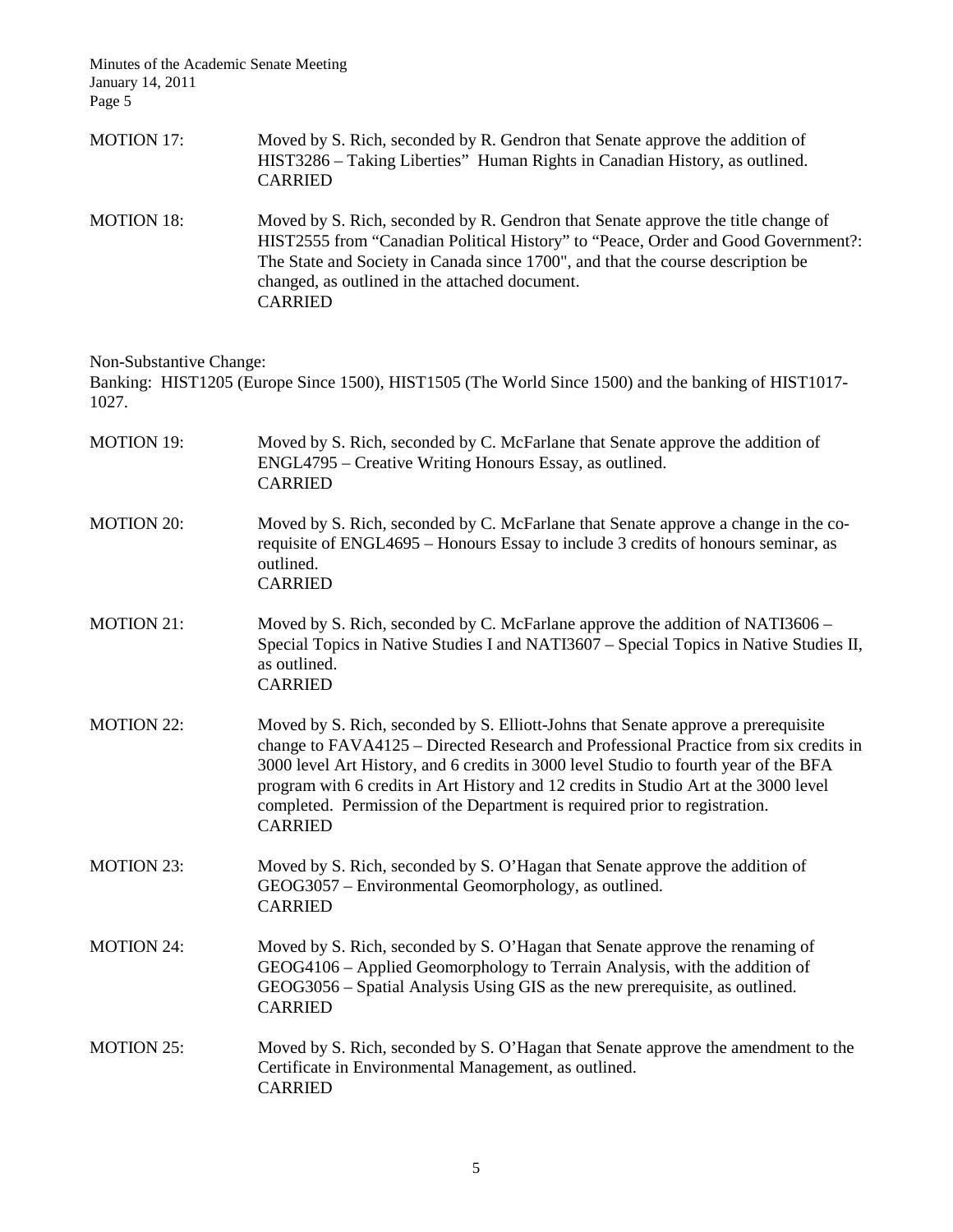| <b>MOTION 26:</b>  | Moved by S. Rich, seconded by S. O'Hagan that Senate approve the addition of one<br>laboratory hour to GEOG2017 - Introduction to Geomatics, GEOG3056 - Spatial<br>Analysis Using GIS, GEOG3066 - Remote Sensing of the Environment, GEOG4066 -<br>Topics in Remote Sensing Applications and GEOG4057 - Topics in GIS, as outlined.<br><b>CARRIED</b> |
|--------------------|-------------------------------------------------------------------------------------------------------------------------------------------------------------------------------------------------------------------------------------------------------------------------------------------------------------------------------------------------------|
| <b>MOTION 27:</b>  | Moved by S. Rich, seconded by C. McFarlane that Senate approve the addition of<br>RLCT2045 - Health, Healing and Religion and RLCT2066 - Death, Dying and<br>Spirituality, as outlined.                                                                                                                                                               |
| <b>MOTION 27a:</b> | Moved by K. Bergman, seconded by L. Lovett-Doust that MOTION 27 be amended to<br>be split into two motions.<br><b>CARRIED</b>                                                                                                                                                                                                                         |
| <b>MOTION 27b:</b> | Moved by S. Rich, seconded by C. McFarlane that Senate approve the addition of<br>RLCT2045 – Health, Healing and Religion, as outlined.<br><b>CARRIED</b>                                                                                                                                                                                             |
| <b>MOTION 27c:</b> | Moved by S. Rich, seconded by C. McFarlane that Senate approve the addition of<br>RLCT2066 – Death, Dying and Spirituality, as outlined.<br><b>CARRIED</b>                                                                                                                                                                                            |
| <b>MOTION 28:</b>  | Moved by S. Rich, seconded by G. Brown that Senate approve the removal of<br>CRJS2126 - Applied Criminal Justice Statistics and CRJS3306 - Legal Rights and<br>Criminal Proceedings from the listing of required courses for all CRJS students and<br>that these courses be banked.<br><b>CARRIED</b>                                                 |
| <b>MOTION 29:</b>  | Moved by S. Rich, seconded by G. Brown that Senate approve the addition of<br>SOCI3127 – Social Statistics and Data Analysis to the list of required courses for all<br>CRJS students.<br><b>CARRIED</b>                                                                                                                                              |

## **University Research Council**

MOTION 30: Moved by K. Bergman, seconded by C. McFarlane that Senate receive the Report of the University Research Council dated December 6, 2010. CARRIED

#### OTHER BUSINESS

MOTION 31: Moved by A. Robinson, seconded by M. Parr that the degrees, diplomas and certificates be awarded to the students listed in the Report of Graduate Applicants dated January 11, 2011 to all who have completed their respective degrees, diplomas and certificates. CARRIED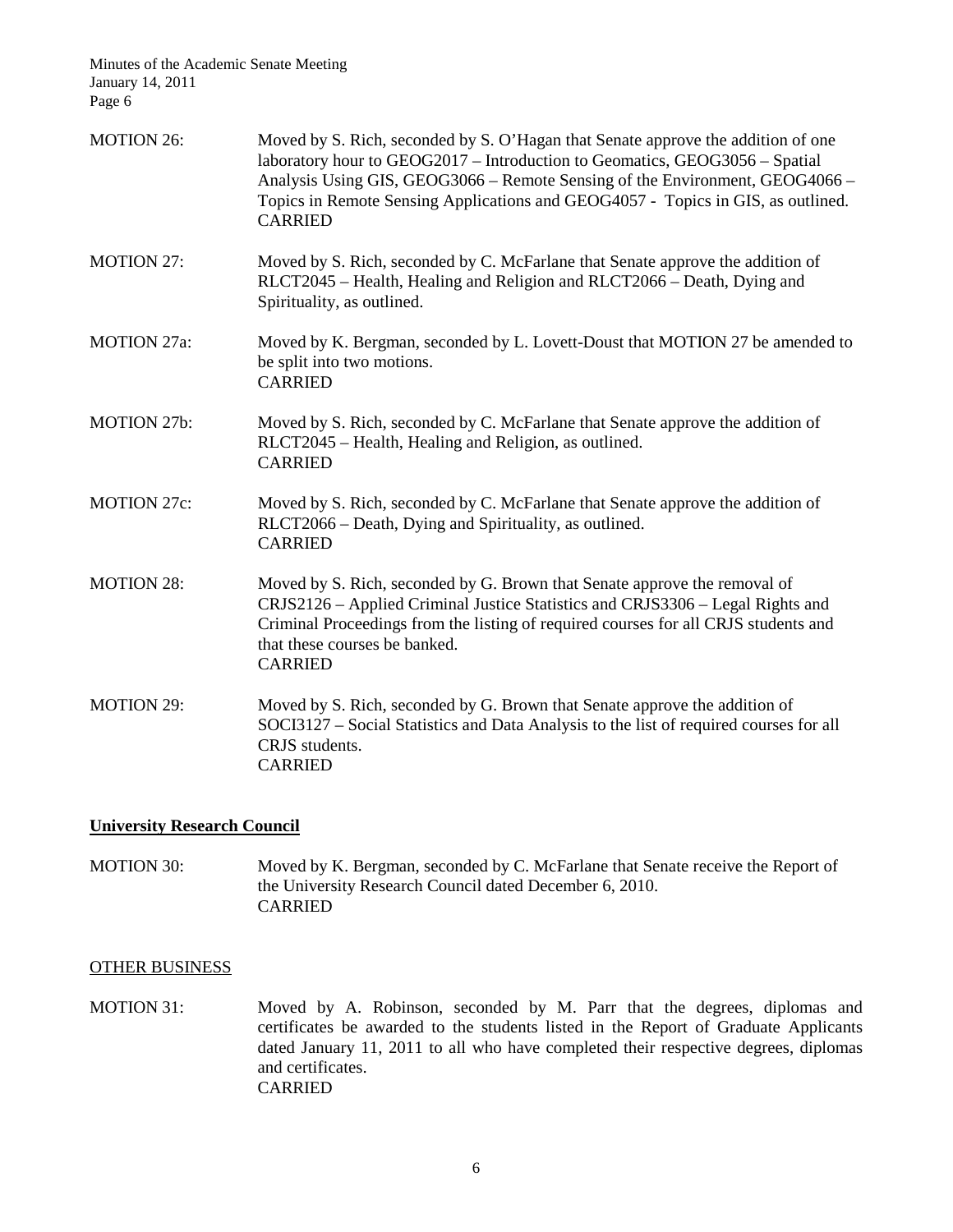## AMENDMENT of BY-LAWS

#### **Notices of Motion (6)**

• **Notice of Motions (regarding amendment to the Technology and Infrastructure Subcommittee)**

That Article  $9.5.2(c)(ii)(4)$  of the Senate bylaws be amended to read as follows:

The allocation of the annual budgets in technology and *academic* structure areas.

That Article 9.5.2(b)(iv) of the senate bylaws be amended to read as follows:

- $\triangleright$  Two (2) student representatives from any faculty
- **Notice of Motion (regarding amendment to the Annual Standing Committee/Subcommittee Election Process)**

That Article 9.0 of the Senate bylaws be amended to read:

- 9.0 Annual Standing Committee/Subcommittee Election Process
	- (a) Senate standing committee/subcommittee shall be elected annually by members of respective faculty councils, with membership staggered where possible to ensure an adequate degree of continuity.
	- (b) The committee/subcommittees election process shall be co-ordinated by the faculty councils.
	- (c) During April of each year, the faculty councils shall begin preparing a slate of faculty (Senators and non-Senators) for the various standing committees/subcommittees and present the slate in time for the May Senate meeting.
	- (d) Following the August election of faculty Senators for the designated limited-term and instructor positions, a second slate of candidates will be presented at the September Senate meeting. The second slate shall be designed to complete the elected faculty standing committee/subcommittee positions.
	- (e) The September slate of student senators shall be designed to complete the student membership on standing committees/subcommittees.
	- (f) If a candidate from one of the three faculties cannot be found, then the vacant position can be filled from another faculty or faculties, for that Senate year only.

#### **Notice of Motion (regarding amendment to Elections Conducted in Senate)**

That Article 7.6(b) of the Senate bylaws be amended to read as follows:

If a candidate from one of the three faculties cannot be found to fill a Senate committee/subcommittee position, then nominations from the floor shall be accepted.

### **Notice of Motions (regarding amendment to reflect position title change)**

That Article 2.1(a)(vii) be amended to read: the Chief Operating Officer

That Article 9.3.2(a)(i) be amended to read: the Chief Operating Officer, who shall be Chair.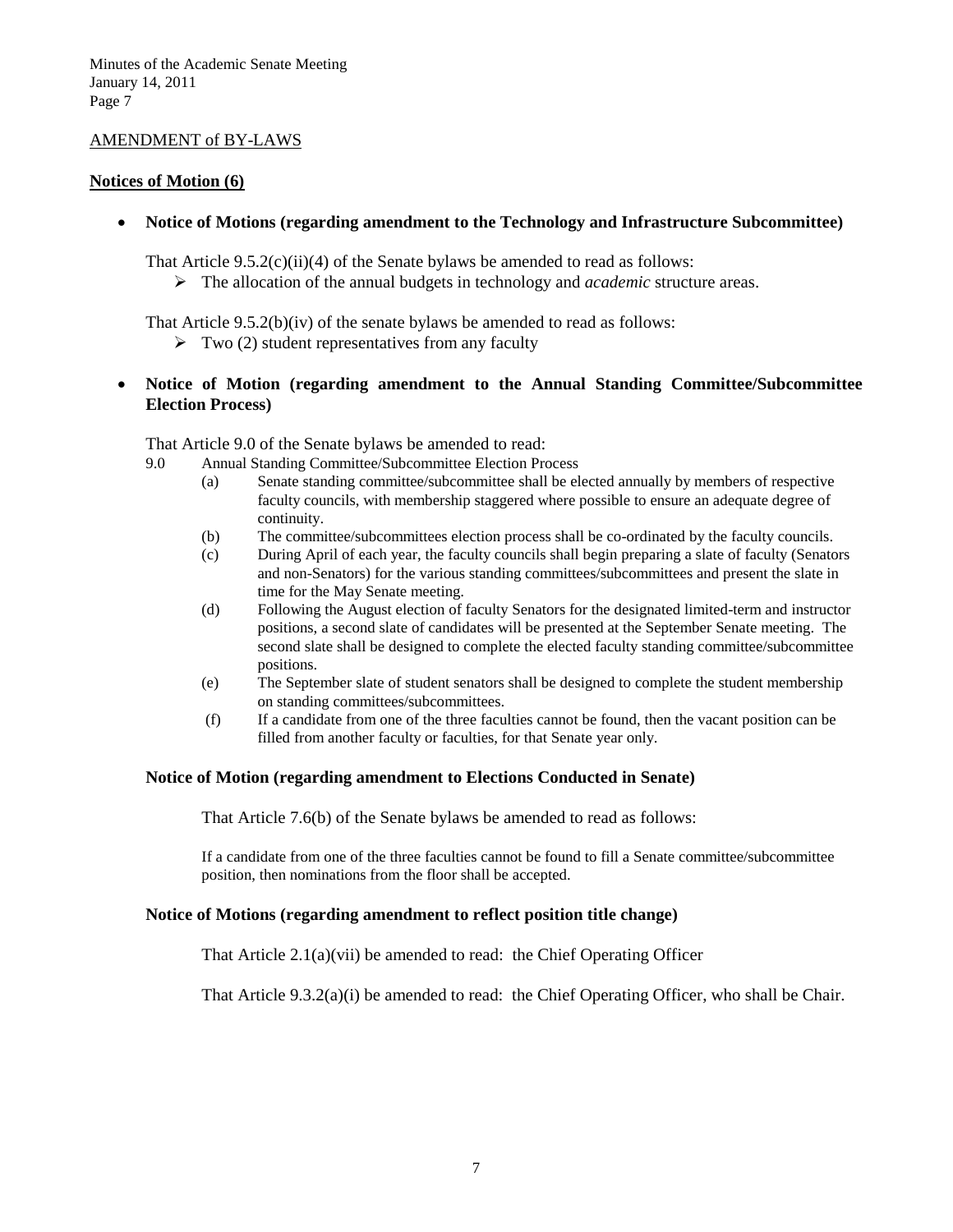#### ELECTIONS

• Elect one faculty Senator to serve as the Deputy Speaker until June 30, 2011.

**Acclaimed: John Nadeau**

• Elect three representatives, one from each faculty, to sit on the Selection Committee for the Chancellor's Award for Excellence in Teaching and for the Nipissing University Award for part-time teaching.

## **Acclaimed: Astrid Steele (Education) and Cameron McFarlane (Arts & Science)**

### REPORTS FROM OTHER BODIES

## Board of Governors

Senator Dennis, Board of Governors representative to Senate, reported that the next Board meeting is February 3, 2011. He added that there are currently two vacancies on the Board.

Senator Thompson, Alumni Advisory Board representative provided a written report advising senators the 2011 Homecoming is scheduled for the first week of October 2011 and that plans are underway to improve on last year's successes. He also noted that the Alumni group is stepping up their engagement with all students in events that involve Frosh and their parents.

#### ANNOUNCEMENTS

The President welcomed senators back from the holiday break. She indicated she was impressed by the volume of work that has been produced by the Senate standing committees and believes the students will like the new common degree structure. The President also announced that the Ministry of Training, Colleges and Universities is currently embarking on a major campaign to advertise the affordability and availability of post secondary. She also added that the number of teaching space cuts is still unknown but she hopes that information will be provided by the end of next week.

The Vice-President Academic and Research introduced senators to the new director of the Centre for Flexible Learning, Dr. Lorraine Carter. She also expressed praise to Dr. Hilary Earl, whose book *The Nuremberg SS-Einsatzgruppen Trial, 1945-1958: Atrocity, Law and History* was recently awarded the prestigious Hans Rosenberg Book Prize.

The Vice-President Finance and Administration indicated that the library construction was on schedule and the budget process was now underway.

The student union president, Senator Lahti announced that elections for the NUSU executive were now in progress and should be concluded by February 2. Students will be voting for a president and three vicepresidents. He also noted that club days will commence next week in the main hallway. Also of interest is the launching of Spotlight, a new magazine from NUSU and CSRC. Senator Lahti was also pleased to report that on January, students from both Nipissing and Canadore will now have access to a website that will act as a social networking site that is exclusive to both institutions' students.